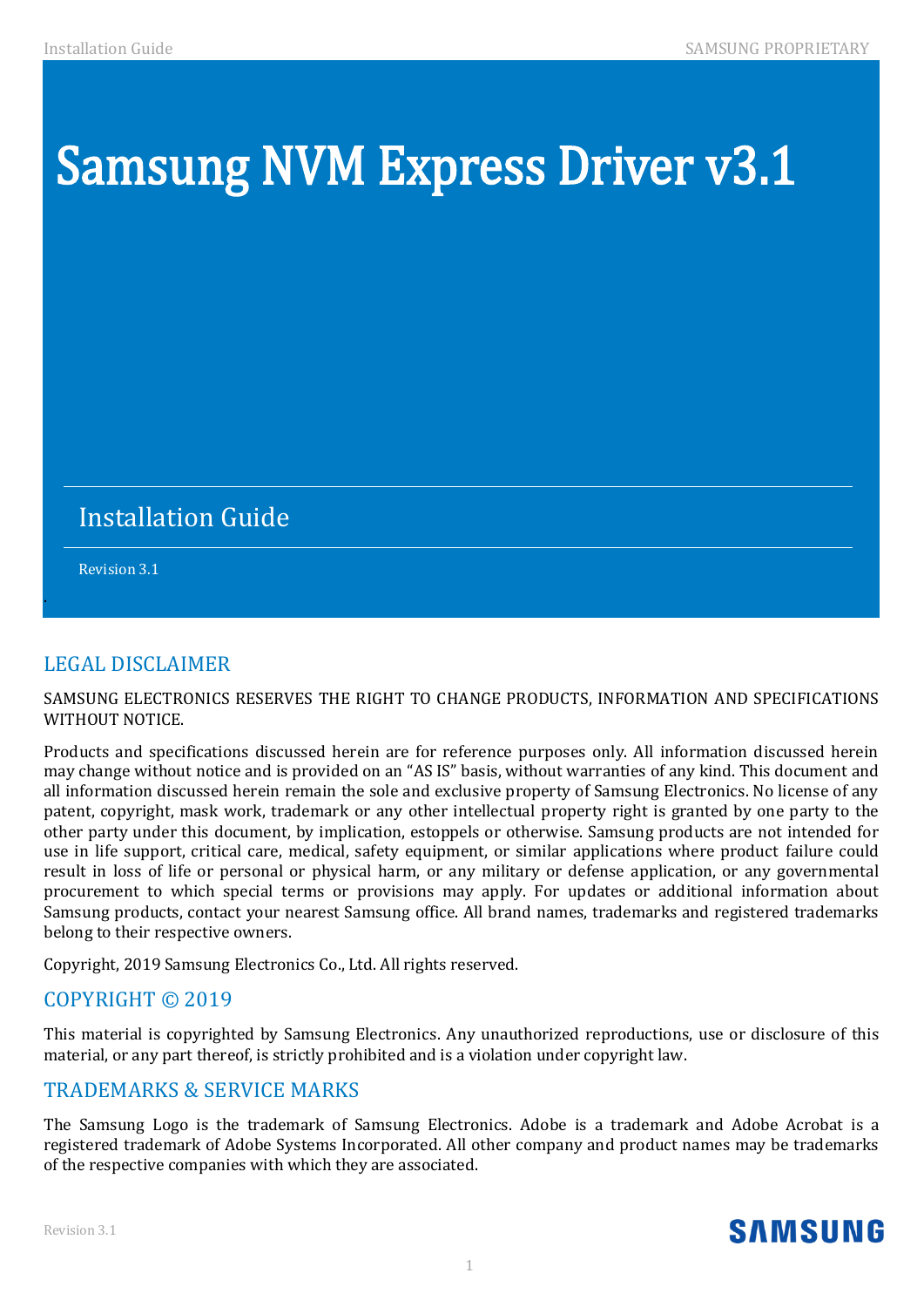# Table of Contents

| <b>LEGAL DISCLAIMER</b>                       | 01 |
|-----------------------------------------------|----|
| <b>COPYRIGHT</b>                              | 01 |
| <b>TRADEMARKS &amp; SERVICE MARKS</b>         | 01 |
| <b>Revision History</b>                       | 03 |
| Overview                                      | 04 |
| <b>System Requirements</b><br>$\sim$          | 04 |
| <b>System Configuration</b><br>$\blacksquare$ | 04 |
| <b>Driver Installation</b>                    | 05 |
| <b>EULA</b>                                   | 09 |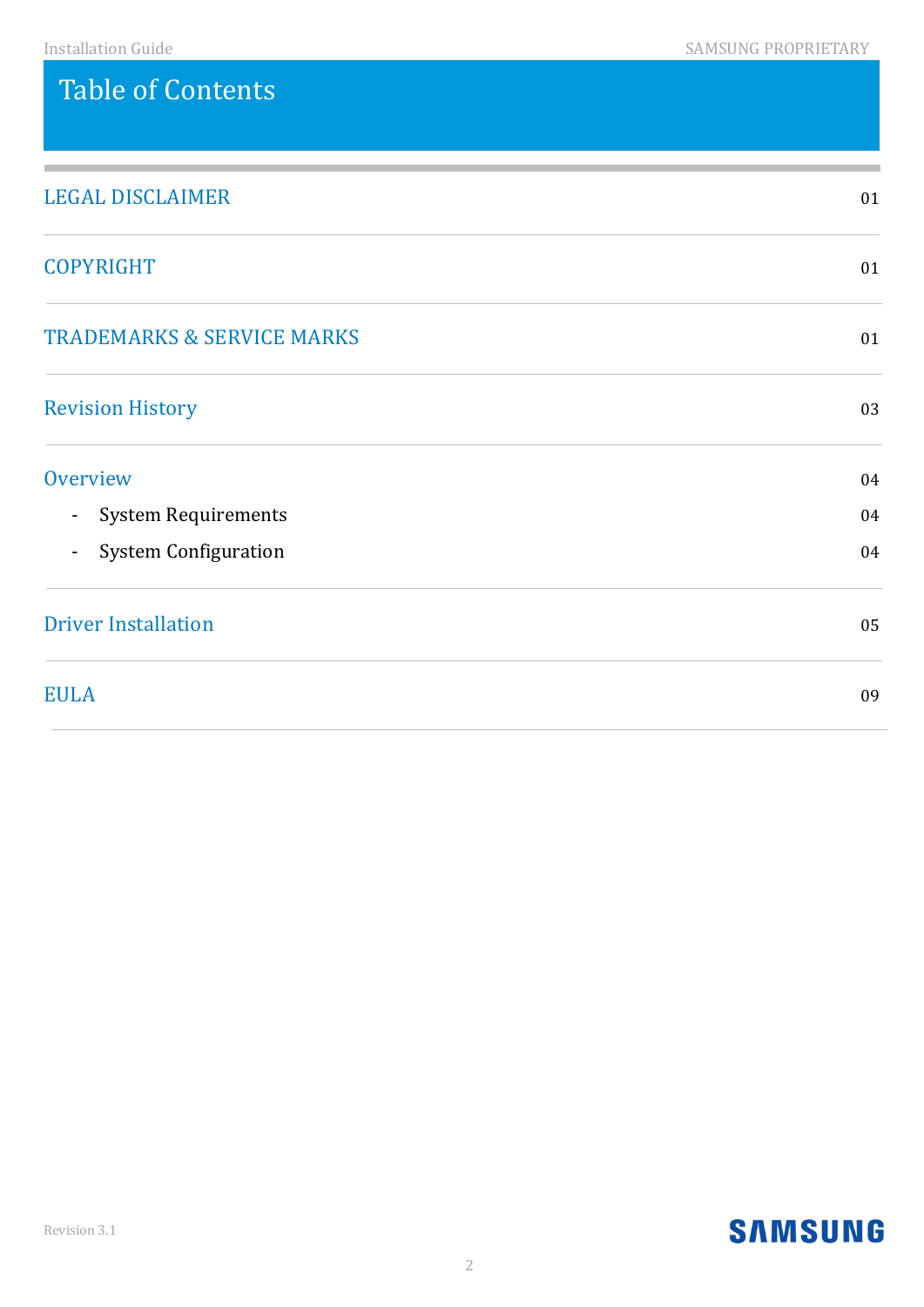# Revision History

| <b>Revision</b> | Description                                                                                | <b>Revision Date</b> |
|-----------------|--------------------------------------------------------------------------------------------|----------------------|
| 1.0             | . Initial release version                                                                  | November, 2015       |
| 1.1             | . Driver version update for USB compatibility                                              | January, 2016        |
| 2.0             | . Support for 960PRO and EVO                                                               | November, 2016       |
| 2.1             | . Improve idle power saving on Windows 10<br>. Unsafe shutdown bug fix on Windows 8.1 & 10 | December, 2016       |
| 2.2             | . Hyper-V compatibility bug fix                                                            | March, 2017          |
| 2.3             | . Support encrypted drive                                                                  | October, 2017        |
| 3.0             | . Support for 970PRO, 970 EVO and 970 EVO Plus                                             | April, 2018          |
| 3.1             | . Windows 10 RS5 compatibility fix                                                         | January, 2019        |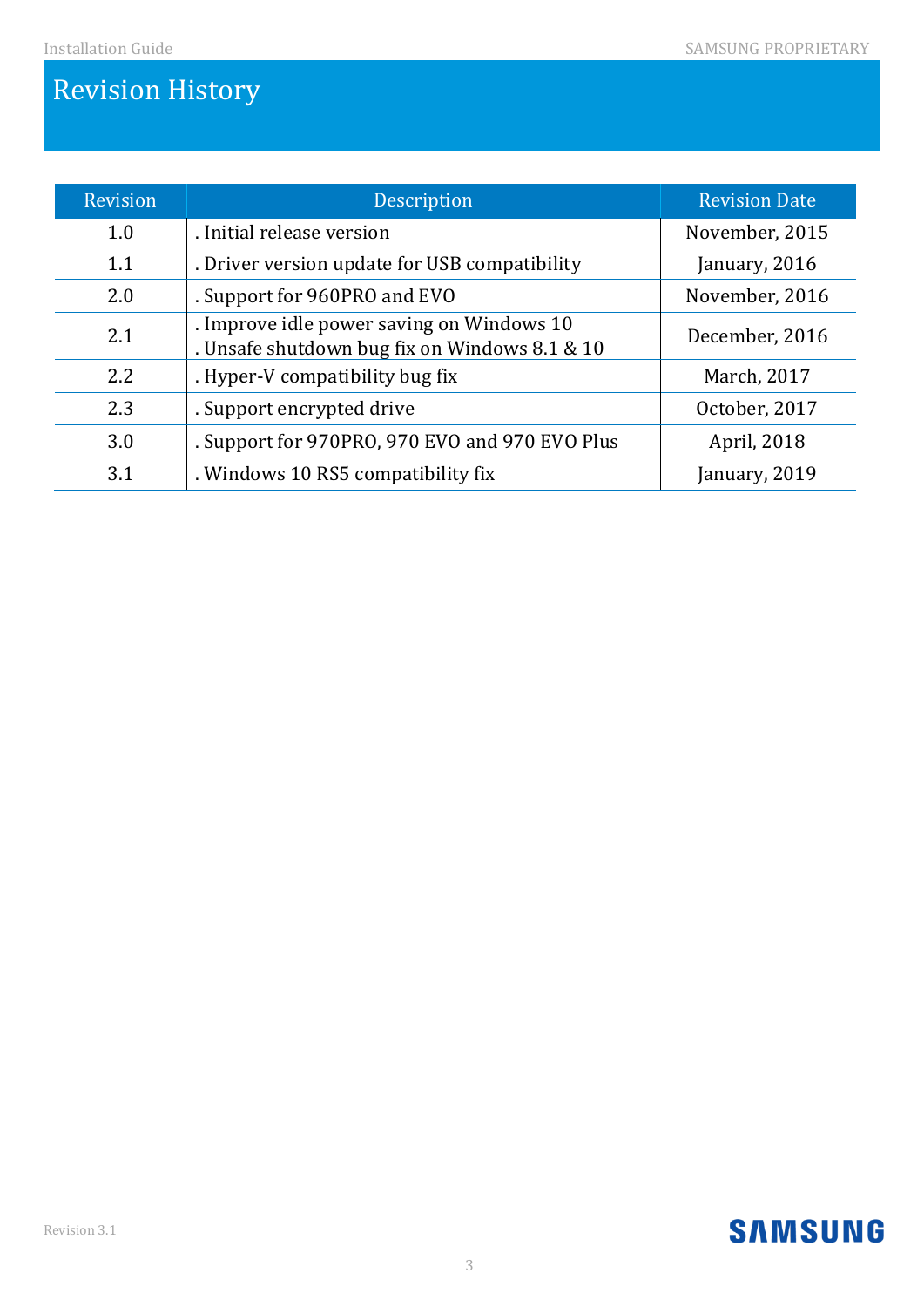# **Overview**

This guide describes how to install the Samsung NVM Express driver 3.1 (hereinafter "driver") for Windows Operating Systems. The driver supports the Samsung NVMe SSD 970 PRO, 970 EVO, 970 EVO Plus, 960 PRO, 960 EVO and 950 PRO.

## System Requirements

The driver supports Windows 7, Windows 8.1 and Windows 10.

Recommended system configuration (minimum):

- **•** Intel Haswell Refresh Processor
- 2GB RAM
- 50MB free disk space
- $\bullet$  UEFI Bios v2.3

# System Configuration

Windows Operating System shall successfully load the driver only when Samsung NVMe SSD 970 PRO, 970 EVO, 970 EVO Plus, 960 PRO, 960 EVO or 950 PRO is installed to

- PCIe slot directly connected to CPU or
- $\bullet$  M.2 or PCIe slot connected to PCH.

However, in the PCH case, Windows Operating System cannot load the driver under following BIOS configurations where

- PCH Storage Configuration is set to "Raid Mode, or
- NAND/Storage Remapping option<sup>\*</sup>" is enabled.
	- \* The option name can be different according to M/B manufacturers.

Please refer to your M/B manual.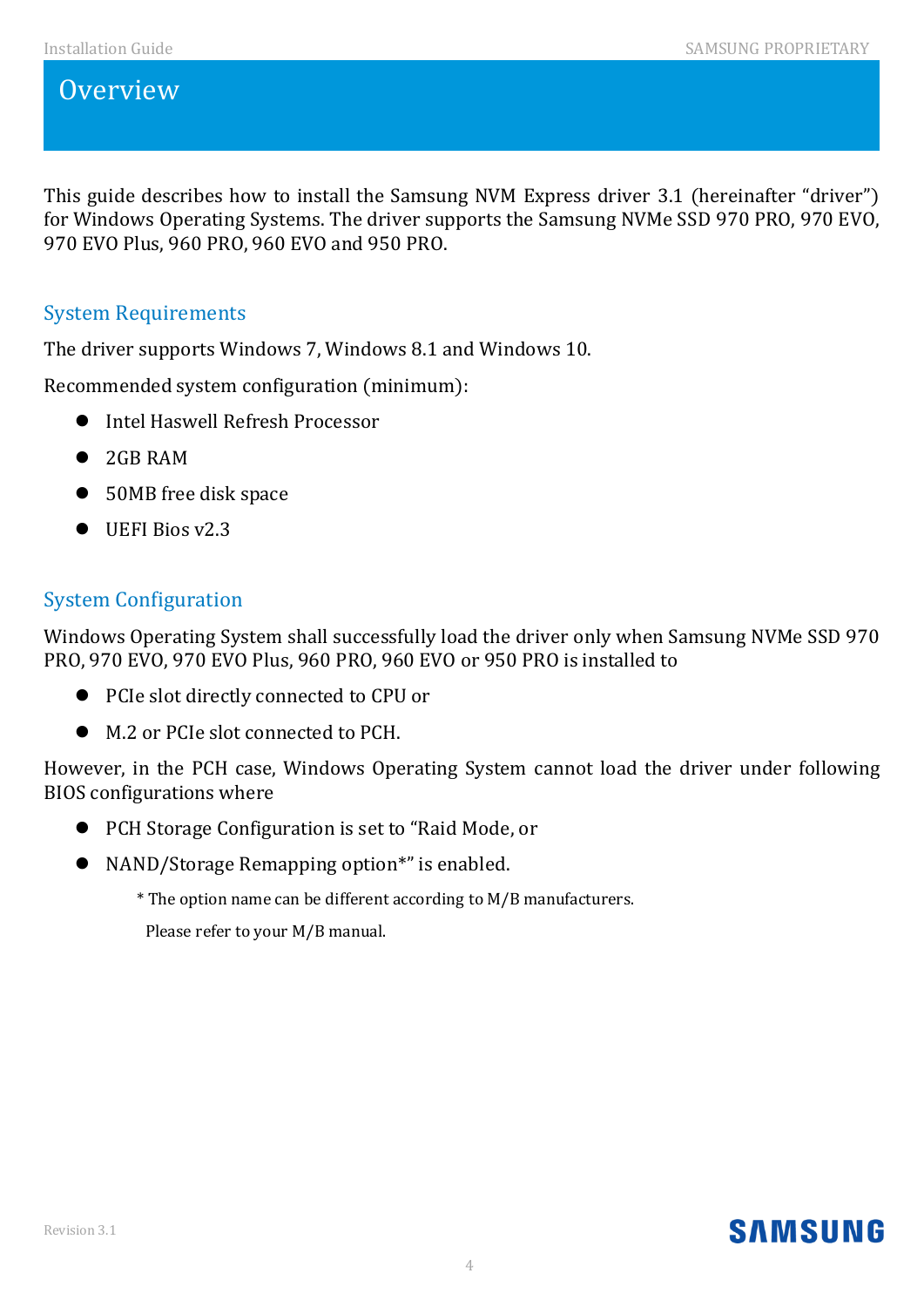The driver installation procedure is as follows

# 1. Download and Decompression

If you download the driver installer file, from Samsung.com\*, you will see the driver installer file, "Samsung\_NVM\_Express\_Driver\_3.1.exe".



\* http://www.samsung.com/semiconductor/minisite/ssd/download/tools/

## 2. Installing the SMASUNG NVM Express Driver

## 2.1. Running "Samsung\_NVM\_Express\_Driver\_3.1.exe" file

Double click the "Samsung\_NVM\_Express\_Driver\_3.1.exe" file with the administrator rights.

## 2.2. Language Selection

When the below screen pops up, select setup language and click OK to begin the installation.

| Setup - Samsung NVM Express Driver | × |
|------------------------------------|---|
| Select Setup Language:             |   |
| English                            |   |
| OK<br>Cancel                       |   |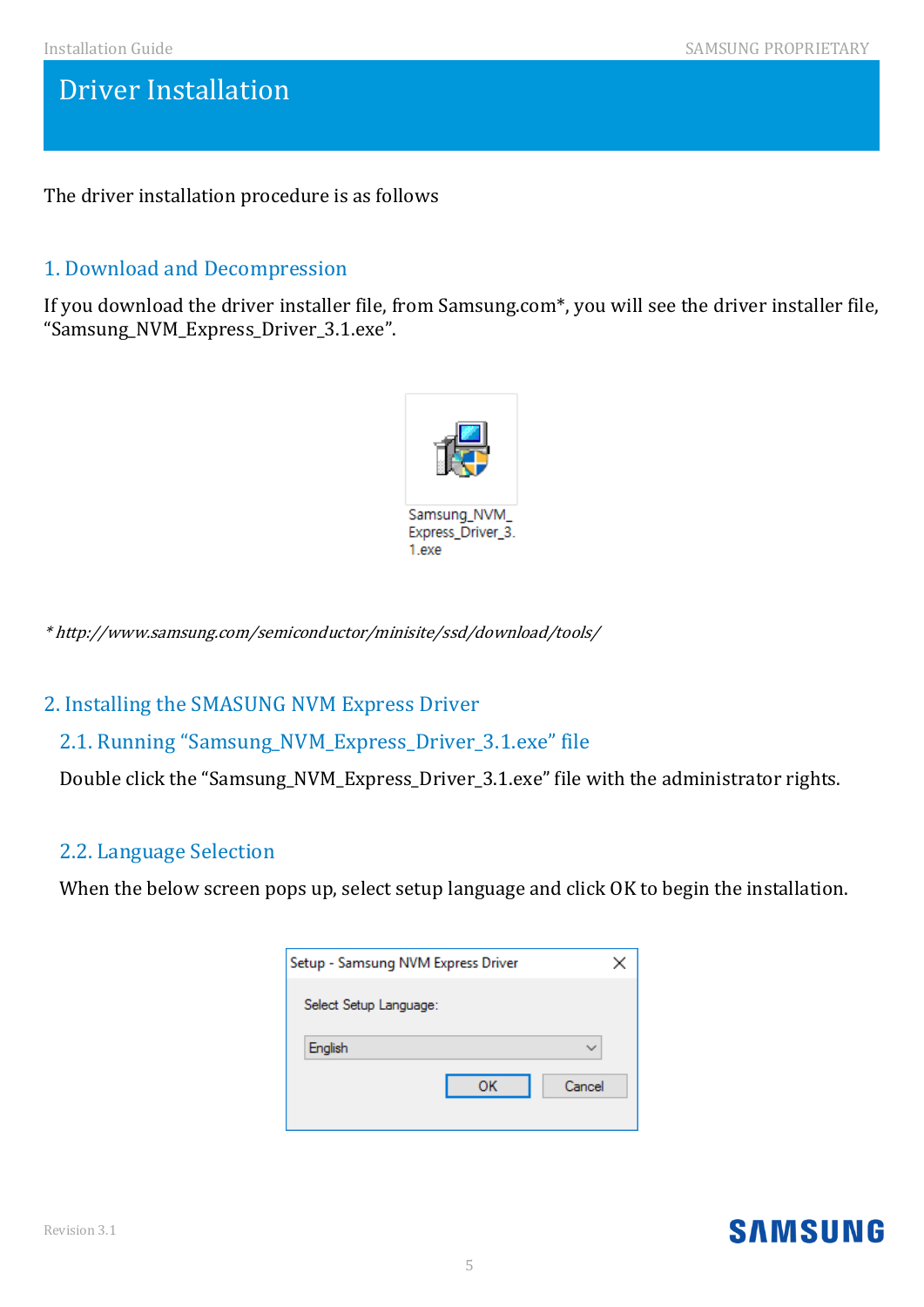# 2.3 Samsung NVMe Driver Setup Wizard

When the below screen pops up, continue with the installation by clicking next.



# 2.4. License Agreement

When the below Samsung License Agreement screen pops up, please read the agreement, click the "I accept the agreement" button and click Next to continue with the installation.

| <b>License Agreement</b>                                                                                                             |  |   |
|--------------------------------------------------------------------------------------------------------------------------------------|--|---|
| Please read the following important information before continuing.                                                                   |  |   |
| Please read the following License Agreement. You must accept the terms of this<br>agreement before continuing with the installation. |  |   |
| Samsung Software Agreement on End User License                                                                                       |  | Α |
| PLEASE CAREFULLY READ THE FOLLOWING TERMS AND                                                                                        |  |   |
| CONDITIONS BEFORE USING THE SAMSUNG SOFTWARE PROVIDED                                                                                |  |   |
| BY SAMSUNG ELECTRONICS CO., LTD. ("SAMSUNG"). IF YOU DO                                                                              |  |   |
| NOT AGREE TO THE TERMS AND CONDITIONS OF THIS SAMSUNG                                                                                |  |   |
| SOFTWARE LICENSE AGREEMENT ("AGREEMENT"), DO NOT USE THE $\downarrow$                                                                |  |   |
|                                                                                                                                      |  |   |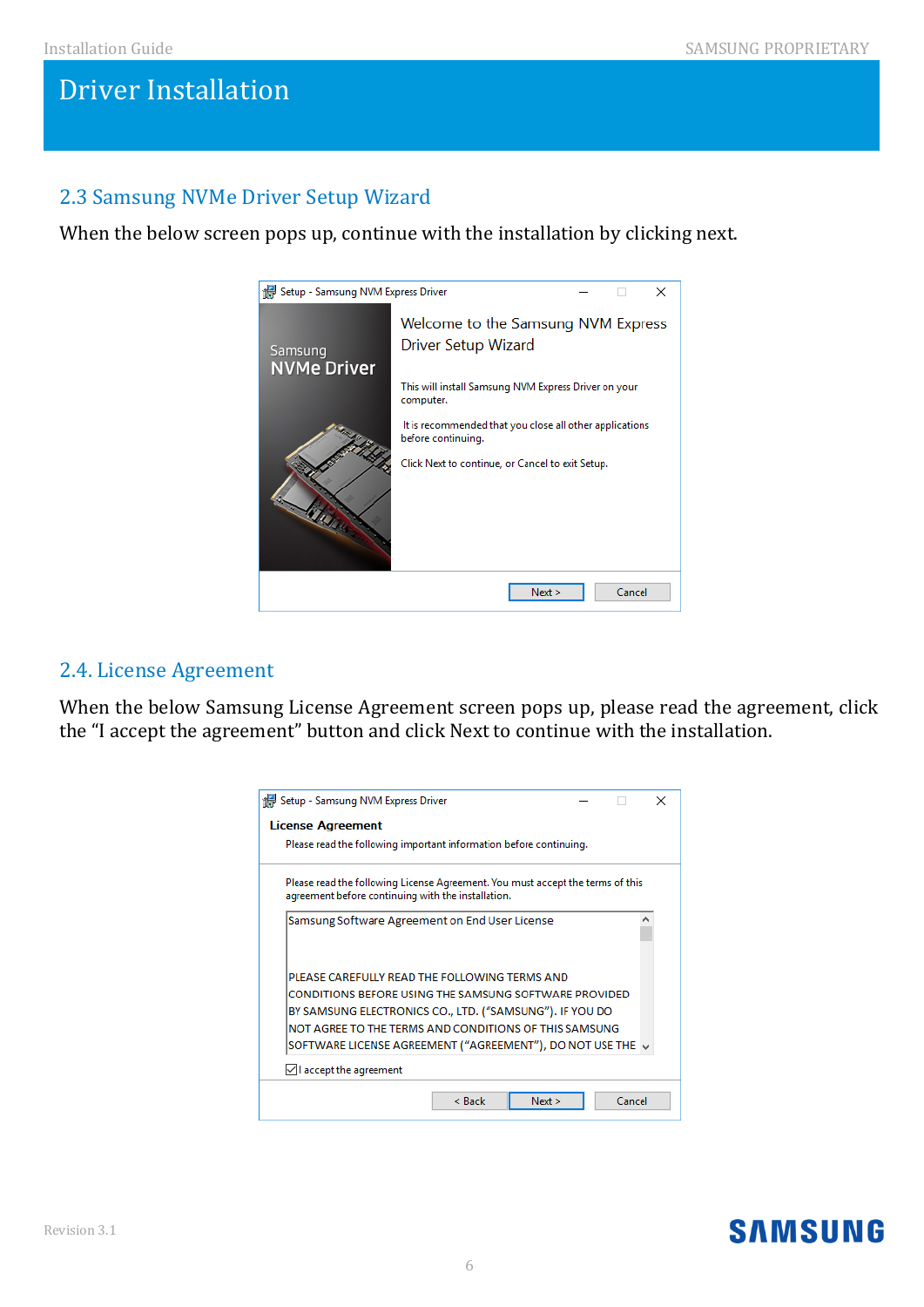# 2.5 Ready to Install

Now, the Samsung NVM Express driver is ready to install. Click Install to continue with the installation.

| Setup - Samsung NVM Express Driver                                                     |  |        | × |  |  |  |  |
|----------------------------------------------------------------------------------------|--|--------|---|--|--|--|--|
| <b>Ready to install</b>                                                                |  |        |   |  |  |  |  |
| Setup is now ready to begin installing Samsung NVM Express Driver on<br>your computer. |  |        |   |  |  |  |  |
| Click Install to continue with the installation.                                       |  |        |   |  |  |  |  |
|                                                                                        |  |        |   |  |  |  |  |
|                                                                                        |  |        |   |  |  |  |  |
|                                                                                        |  |        |   |  |  |  |  |
|                                                                                        |  |        |   |  |  |  |  |
|                                                                                        |  |        |   |  |  |  |  |
|                                                                                        |  |        |   |  |  |  |  |
|                                                                                        |  |        |   |  |  |  |  |
| < Back<br>Install                                                                      |  | Cancel |   |  |  |  |  |

## 2.6 Restarting the Computer now

Lastly, when the setup completion screen pops up, complete the installation by clicking "Yes, restart the computer now" or "No, I will restart the computer later" button and then click Finish. (We recommend restarting the computer after the installation)



#### Revision 3.1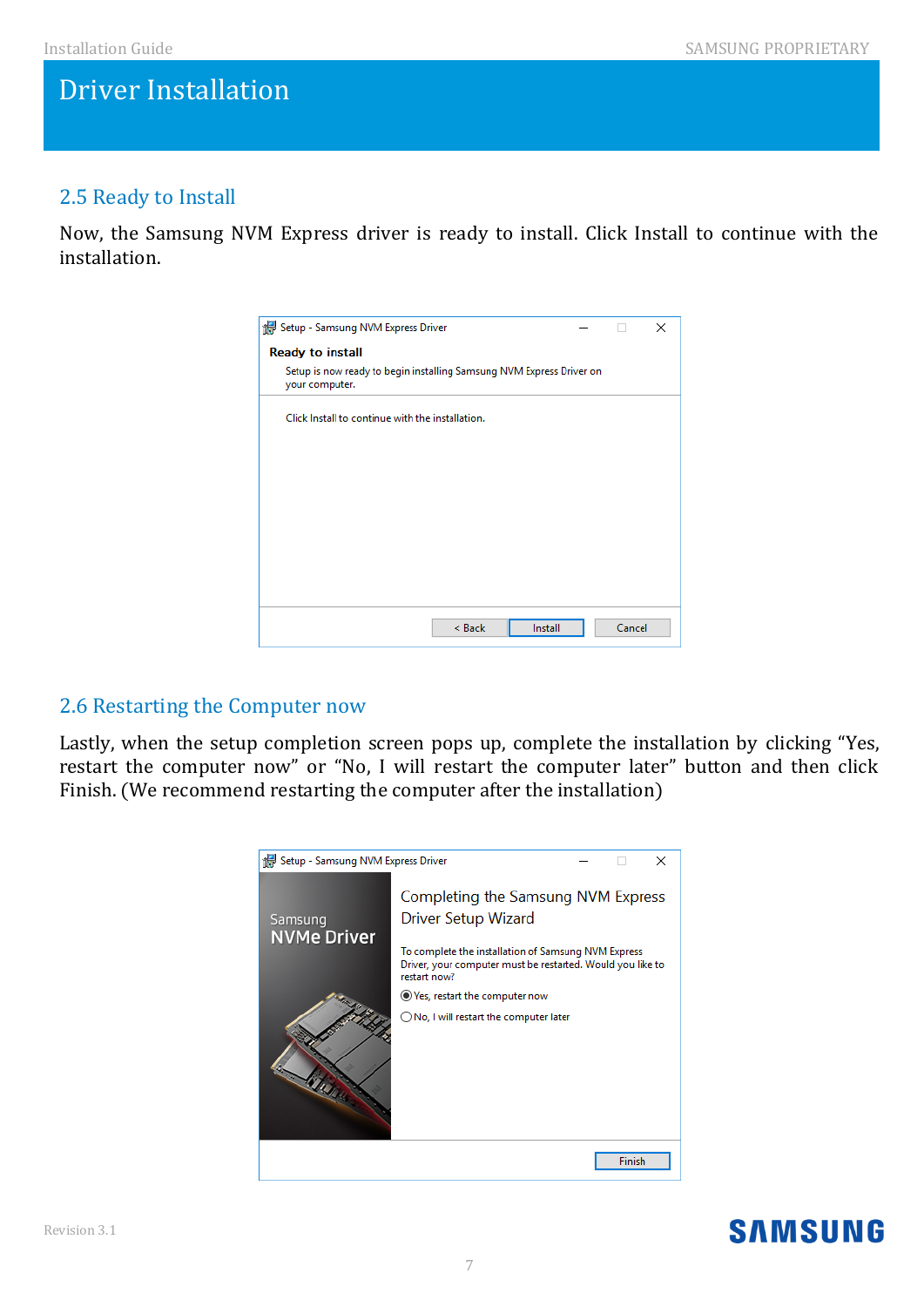# 2.7 Repair and Uninstall

Repair and uninstallation of the driver can be performed via the Programs and Features section within the Control Panel. Alternatively the user can launch the installer executable file (with administrator rights) and complete the desire action this way. Repair tries to fix errors, while uninstall removes the driver from the computer.



# 3. Confirming the installed driver

If you initiate the Windows Device Manager, a list of all the hardware present in your system is shown. If "Samsung NVMe Controller" is shown below the "Storage controllers" as below, the installation is successful.

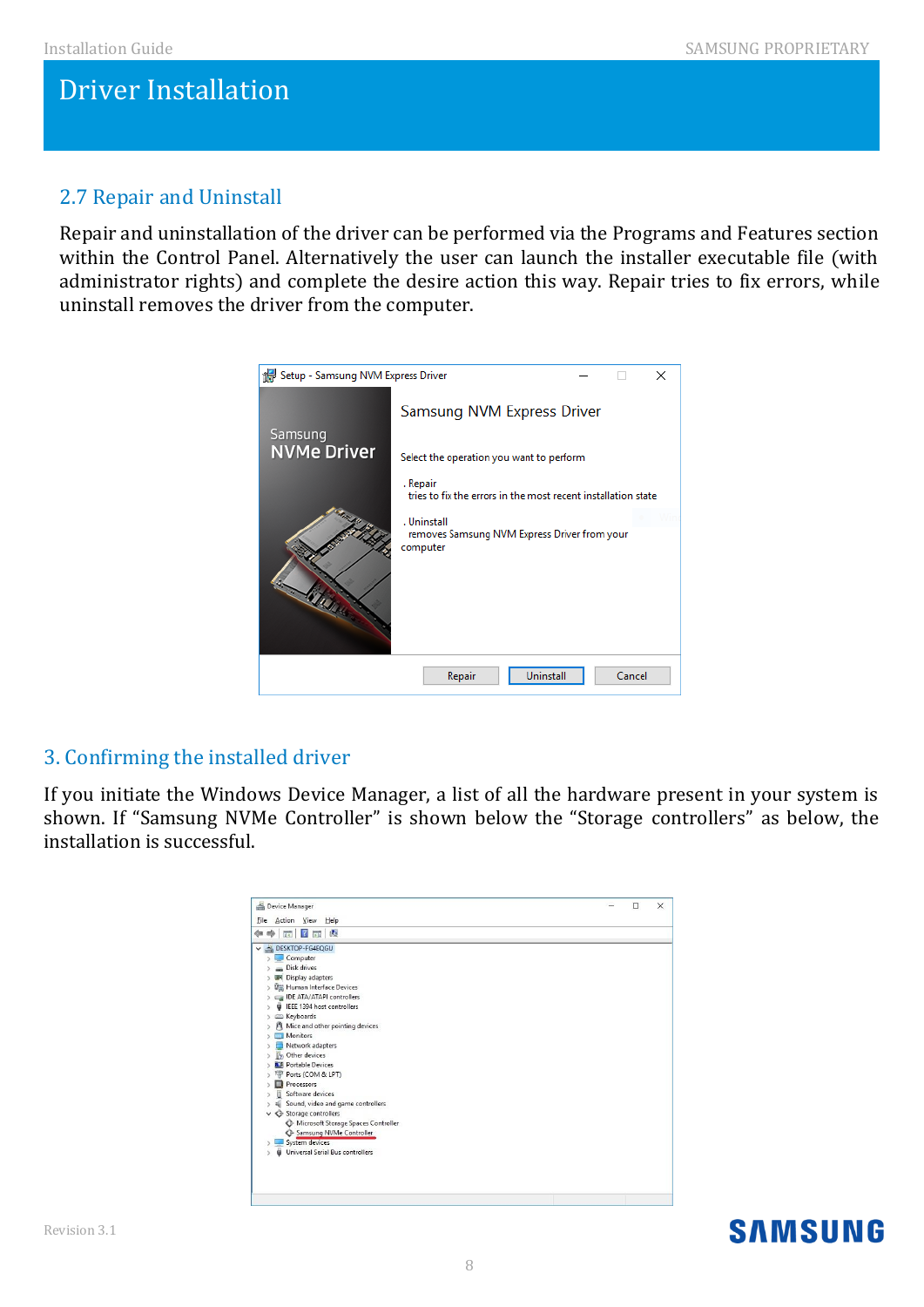# End User License Agreement (EULA)

PLEASE CAREFULLY READ THE FOLLOWING TERMS AND CONDITIONS BEFORE USING THE SAMSUNG SOFTWARE PROVIDED BY SAMSUNG ELECTRONICS CO., LTD. ("SAMSUNG") IF YOU DO NOT AGREE TO THE TERMS AND CONDITIONS OF THIS SAMSUNG SOFTWARE LICENSE AGREEMENT ("AGREEMENT"), DO NOT USE THE SOFTWARE.

## 1. LIMITED LICENSE

Samsung grants to you a nonexclusive, nontransferable and royalty-free license to use the Software only with Samsung SSD (Solid State Drive) products. You may not modify the Software; reverse compile, reverse engineer, disassemble or reverse assemble all or any portion of the Software; rent, lease, license, sublicense, distribute, transfer or sell the Software; or create derivative works of the Software. There are no implied licenses granted by these terms, and all rights not expressly granted are reserved.

## 2. OWNERSHIP

Except as expressly licensed above, no title, ownership, or intellectual property rights of any kind, express or implied, are transferred to you, and all right, title, and interest in and to the Software remains with Samsung. The Software is licensed to you and not sold. You must reproduce and include all copyright notices and any other proprietary rights notices appearing on the Software.

## 3. CONSENT ON DATA USE AND TRANSFER

You understand and agree that Samsung will collect, use and transfer internationally data relating to your device, including technical information about the systems and applications, application programs and devices associated with and connected to your device, in order to provide product support, engage in statistical research, upgrade our software and provide other related services. This data may be shared with other Samsung affiliates worldwide and our service providers for these purposes.

## 4. NO SUPPORT

Samsung is under no obligation to update, maintain, or provide new versions or other support for the Software. Samsung may make changes to the Software at any time without notice to you.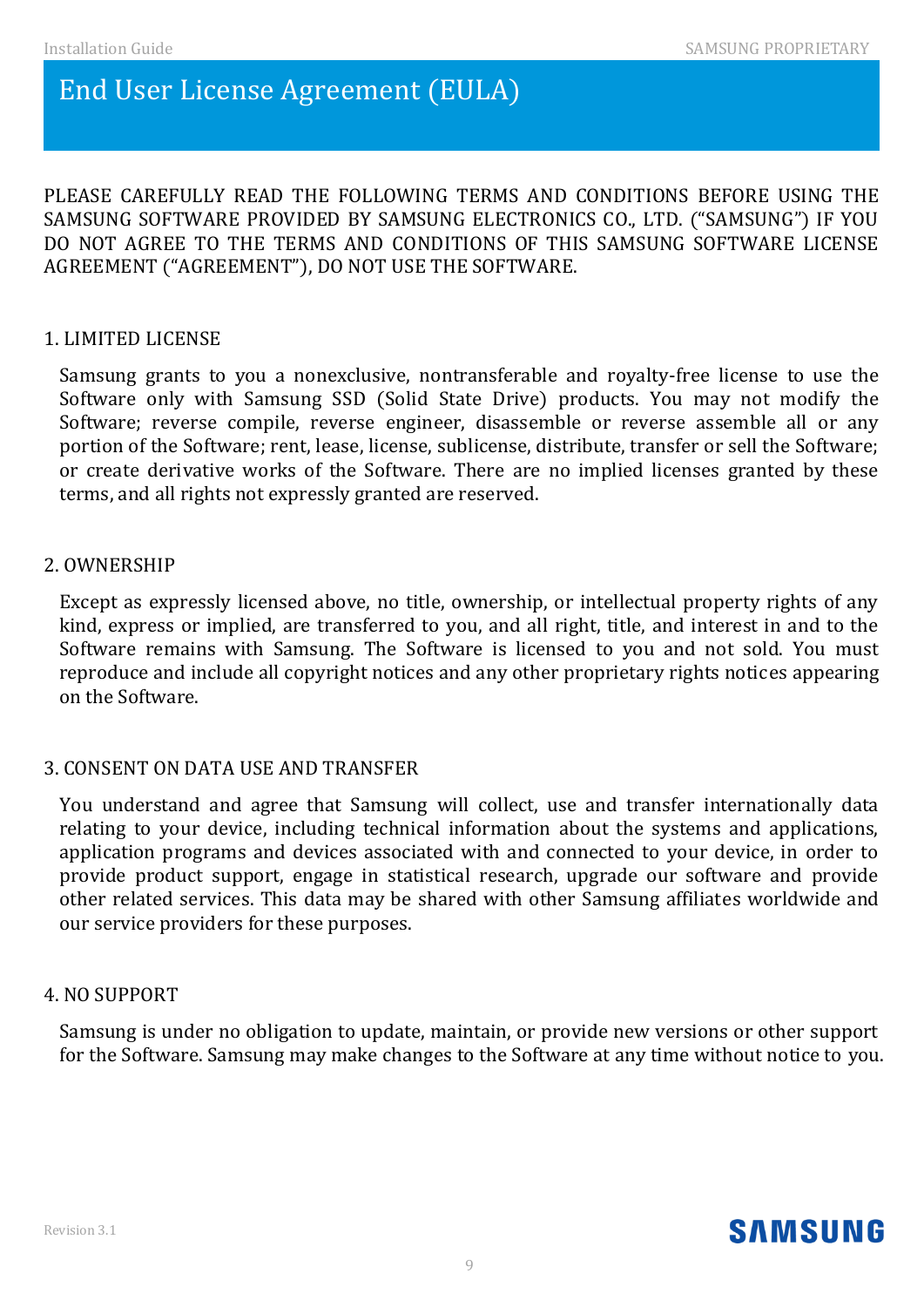# End User License Agreement (EULA)

## 5. NO WARRANTY

THE SOFTWARE IS PROVIDED "AS IS" WITHOUT WARRANTY OF ANY KIND.

SAMSUNG EXPRESSLY DISCLAIMS ALL WARRANTIES, EXPRESS OR IMPLIED, INCLUDING BUT NOT LIMITED TO, NONINFRINGEMENT OF THIRD PARTY RIGHTS, ANY IMPLIED WARRANTIES OF MERCHANTABILITY OR FITNESS FOR ANY PARTICULAR PURPOSE, AND ANY WARRANTIES ARISING FOR ANY COURSE OF DEALING OR USAGE OF TRADE. SAMSUNG DOES NOT WARRANT THAT THE SOFTWARE WILL MEET YOUR REQUIREMENTS, OR THAT THE OPERATION OF THE SOFTWARE WILL BE UNINTERRUPTED OR ERROR-FREE. FURTHERMORE, SAMSUNG DOES NOT MAKE ANY REPRESENTATIONS REGARDING THE USE OR THE RESULTS OF THE USE OF THE SOFTWARE IN TERMS OF ITS CORRECTNESS, ACCURACY, RELIABILITY, OR OTHERWISE. THE ENTIRE RISK ARISING OUT OF USE OR PERFORMANCE OF THE SOFTWARE REMAINS WITH YOU.

## 6. NO LIABILITY

IN NO EVENT SHALL SAMSUNG OR ITS AFFILIATED COMPANIES BE LIABLE FOR ANY DIRECT, INDIRECT, CONSEQUENTIAL, INCIDENTAL, OR SPECIAL DAMAGES (INCLUDING, WITHOUT LIMITATION, DAMAGES FOR LOSS OF PROFITS, BUSINESS INTERRUPTION, OR LOSS OF INFORMATION) ARISING OUT OF YOUR USE OF OR INABILITY TO USE THE SOFTWARE, EVEN IF SAMSUNG HAS BEEN ADVISED OF THE POSSIBILITY OF SUCH DAMAGES.

## 7. TERMINATION

This Agreement is effective until terminated. This Agreement may be terminated by you at any time by deleting the Software and discontinuing its use, or by Samsung if you fail to cure any breach of this Agreement within sixty (60) days from written notice of breach by Samsung. Upon termination, the licenses granted to you shall terminate, and you shall cease all use and distribution of, and cease exercising any and all other rights granted under this Agreement with respect to, the Software.

## 8. GENERAL

This Agreement constitutes the entire agreement between Samsung and you regarding the subject matter hereof and supersedes all previous oral or written communications between the parties.

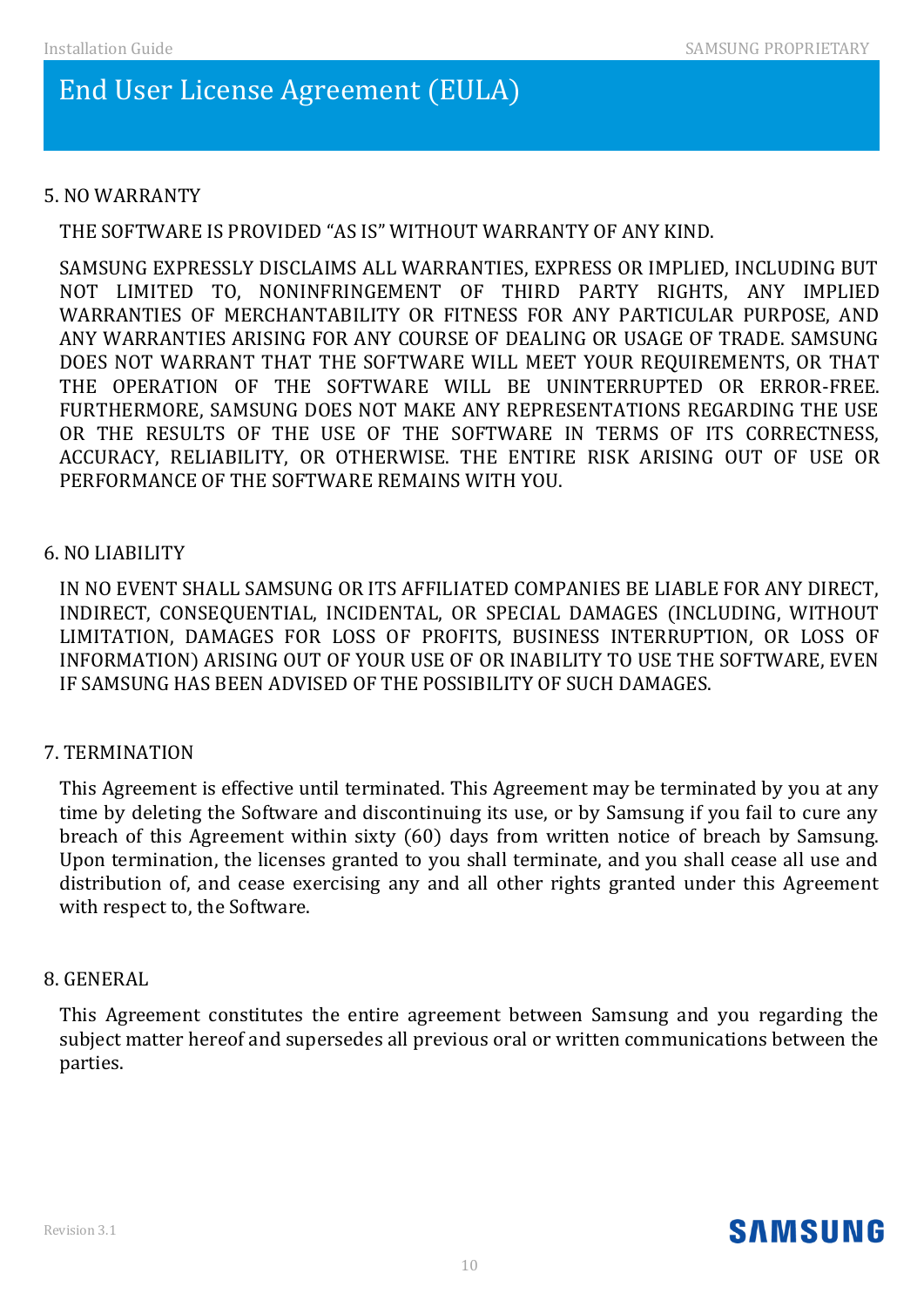# End User License Agreement (EULA)

## 9. DISPUTE RESOLUTION

This Agreement shall be governed by and construed in accordance with the laws of the Republic of Korea, without regard to conflicts of laws principles. All disputes, controversies or claims between the parties arising out of or in connection with this Agreement (including its existence, validity or termination) which cannot be amicably settled shall be finally resolved by arbitration to be held in Seoul, Korea in accordance with the Arbitration Rules of the Korean Commercial Arbitration Board by one or more arbitrators. The arbitral award shall be final and binding on the parties.

## 10. DISCLAIMER

SAMSUNG IS NOT RESPONSIBLE FOR ANY LOSS OR DAMAGE TO YOUR COMPUTER, SYSTEM, OR APPLICATION PROGRAMS, ARISING FROM THE USE OF THIS APPLICATION. SAMSUNG ALSO DOES NOT TAKE ANY LIABILITY FOR ANY KIND OF DATA LOSS AND RESTORATION THAT MAY OCCUR DURING THE INSTALLATION OR EXECUTION OF THIS SOFTWARE. USER OF THIS APPLICATION HAS TO TAKE COMPLETE RESPONSIBILITY.